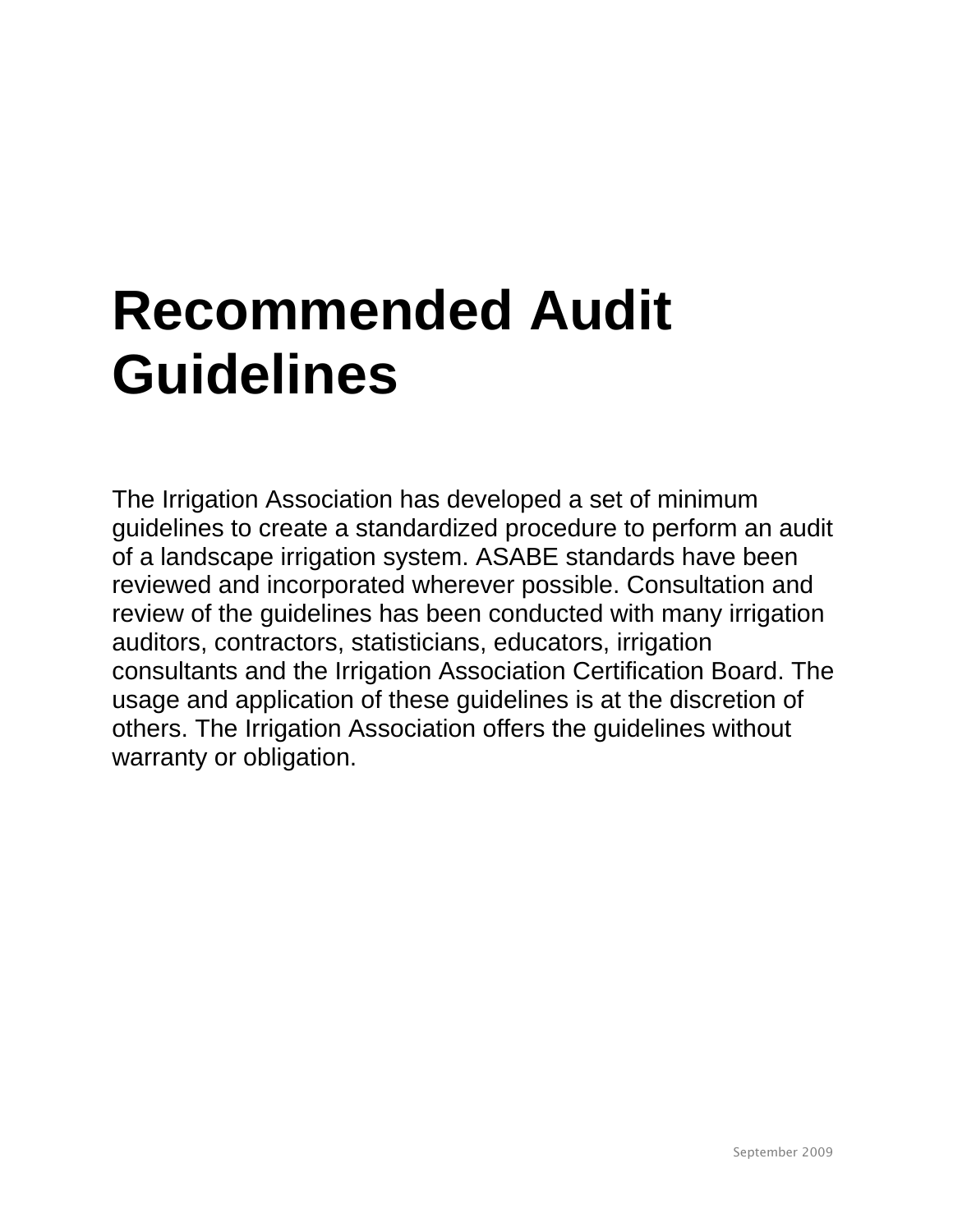## **Irrigation Audit Guidelines**

The guidelines were developed by the Irrigation Association and are intended to function as recommendations in the auditing of landscape irrigation systems. They have been designed to aid irrigation professionals in fieldwork procedures, techniques and performance calculations.

Recommendations and projections from the guidelines and their accuracy depend upon the quality of measurements and data provided by the individual user. The Irrigation Association makes no warranty, implied or expressed, as to the results obtained from these procedures.

### **Step #1 Pre-audit inspection**

• Irrigation system should be in optimal working condition prior to performing a test. Verify that the irrigation system complies with local codes. Identify operational defects or deficiencies. Assure that corrections have been made.

### **Step #2 Auditing procedures**

- Maximum wind allowable during audit  $=$  5 mph or less (ASAE S398.1). Wind speed should be monitored and recorded every five minutes during the audit test.
- Audit should reflect normal operating conditions. If normal operating conditions occur at odd hours, some assessment of the impact of these conditions should be made on the tested conditions
- Pressure tests should be conducted at normal operating conditions at the sprinkler using the appropriate pressure testing device at the beginning and end of each zone audited.
- All catch devices must be uniform in size and shape. Larger collectors give better repeatable results.
- Catchments for a test area should be documented to facilitate repeatability.
- A minimum of 24 catch devices should be used. Research (Vinchesi, et al., Irrigation Show 2007 and 2008 proceedings.) shows that smaller sprinkler spacing may require more catch devices to improve statistical accuracy.
- The catchments along the edge of the zones should be placed 12 to 24 inches in from the edge.
- Minimum catchment device spacing
	- $\circ$  For fixed spray sprinklers near a head (within two to three feet) and half-way between the heads.
	- $\circ$  For rotor sprinkler heads spaced less than 40 feet on center near a head (within two to three feet) and every one-third of the distance between the heads.
	- o Rotor heads spaced greater than 40 feet on center near a head (within two to three feet) and every one-fourth of the distance between the heads.
	- o Unusual or irregularly shaped areas:
		- For rotor sprinklers uniform grid of catch devices, 10 to 20 feet on center spacing (i.e., baseball infield, golf green).
		- For spray sprinklers uniform grid of catch devices, 5 to 8 feet on center spacing (i.e., curvilinear areas without defined rows of sprinklers).
- Test run times must be consistent and appropriate for the sprinkler type and arc.
- When the test area contains multiple stations, the test run times for each station or zone must be adjusted to achieve a matched precipitation rate across the test area.